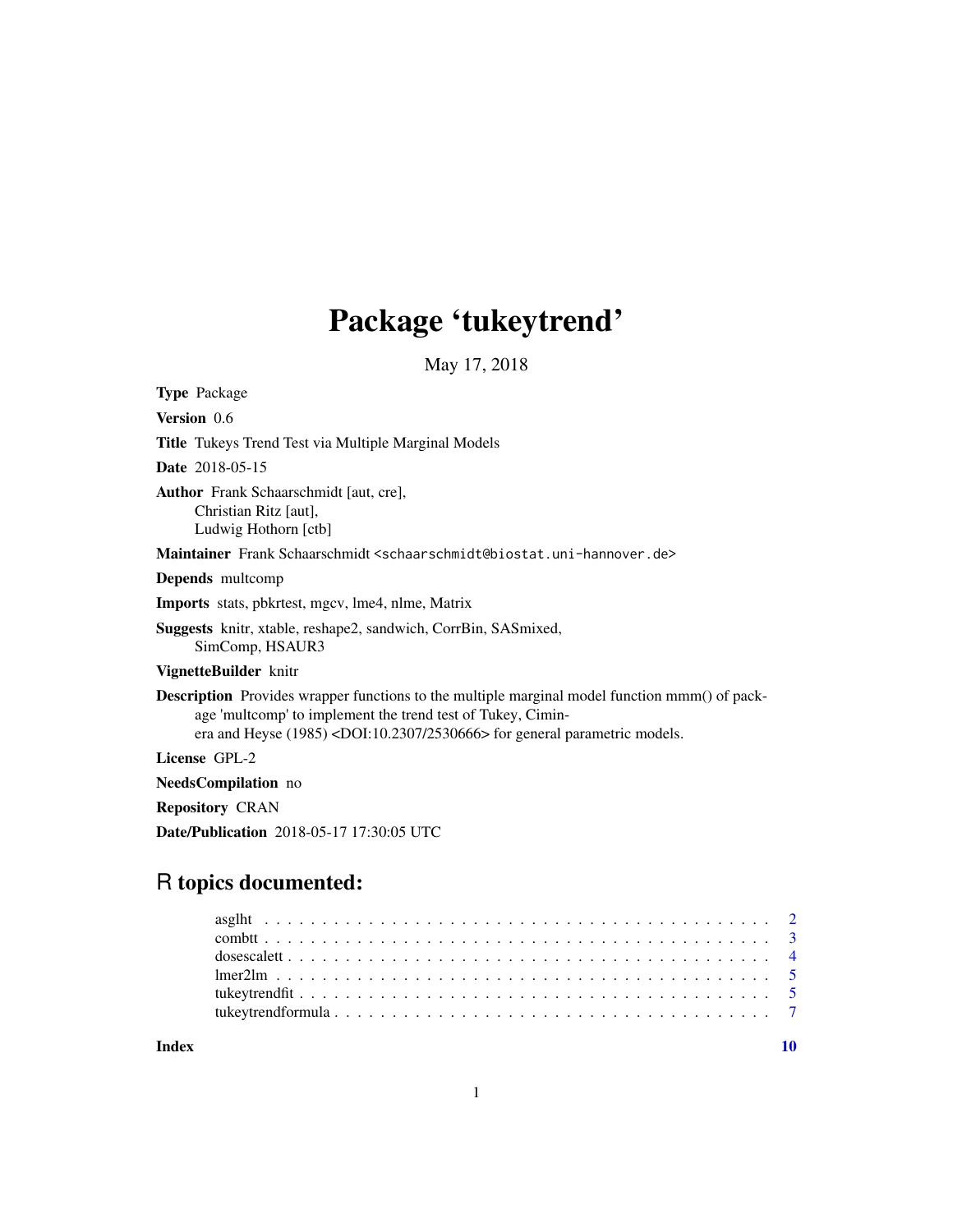<span id="page-1-1"></span><span id="page-1-0"></span>

#### Description

Transfers output of functions tukeytrendfit and tukeytrendformula to glht.

#### Usage

```
asglht(object, df = "mean", ...)
```
#### Arguments

| object | an object of class 'tukeytrend' as results from functions tukeytrendfit, or<br>tukeytrendformula                                                                                                                                                                                                                                                                                                                                                                                                                                                                                                       |
|--------|--------------------------------------------------------------------------------------------------------------------------------------------------------------------------------------------------------------------------------------------------------------------------------------------------------------------------------------------------------------------------------------------------------------------------------------------------------------------------------------------------------------------------------------------------------------------------------------------------------|
| df     | defines whether and how/which degrees of freedom are passed to glht for the<br>computation of multivariate quantile. Can be a single character string, that<br>names a function ("mean", "min", ) to summarize the individual mod-<br>els' degrees of freedom to a single degree of freedom, defaults to computing the<br>mean df of all the input models. Setting df=NULL invokes that no degree of free-<br>dom is passed to g1ht, i.e. asymptotic inference by use of multivariate normal<br>quantiles. You may also specify a single integer df in this argument, which is<br>then passed to glht. |
|        | further arguments to be passed to glht, e.g. alternative                                                                                                                                                                                                                                                                                                                                                                                                                                                                                                                                               |

#### Details

Passes the elements \$mmm from tukeytrend output to glht, argument model, and \$mlf to argument linfct, computes summary statistics for the vector of degrees of freedom in tukeytrend and passes it to glht, argument df. All other arguments are passed via ... to glht; be aware that mis-spelled arguments may be lost in glht.

#### Value

An object of class glht.

#### Examples

```
data(litter, package="multcomp")
dl <- litter
dl$dosen <- as.numeric(as.character(dl$dose))
fit \leq lm(weight \sim dosen + number, data=dl)
ttlitter <- tukeytrendfit(fit, dose="dosen",
 scaling=c("ari", "ord", "log"))
# instead of transferring individual elements from the
# tukeytrend output into the arguments of glht , ...
# comp1 <- glht(model=ttlitter$mmm, linfct=ttlitter$mlf,
```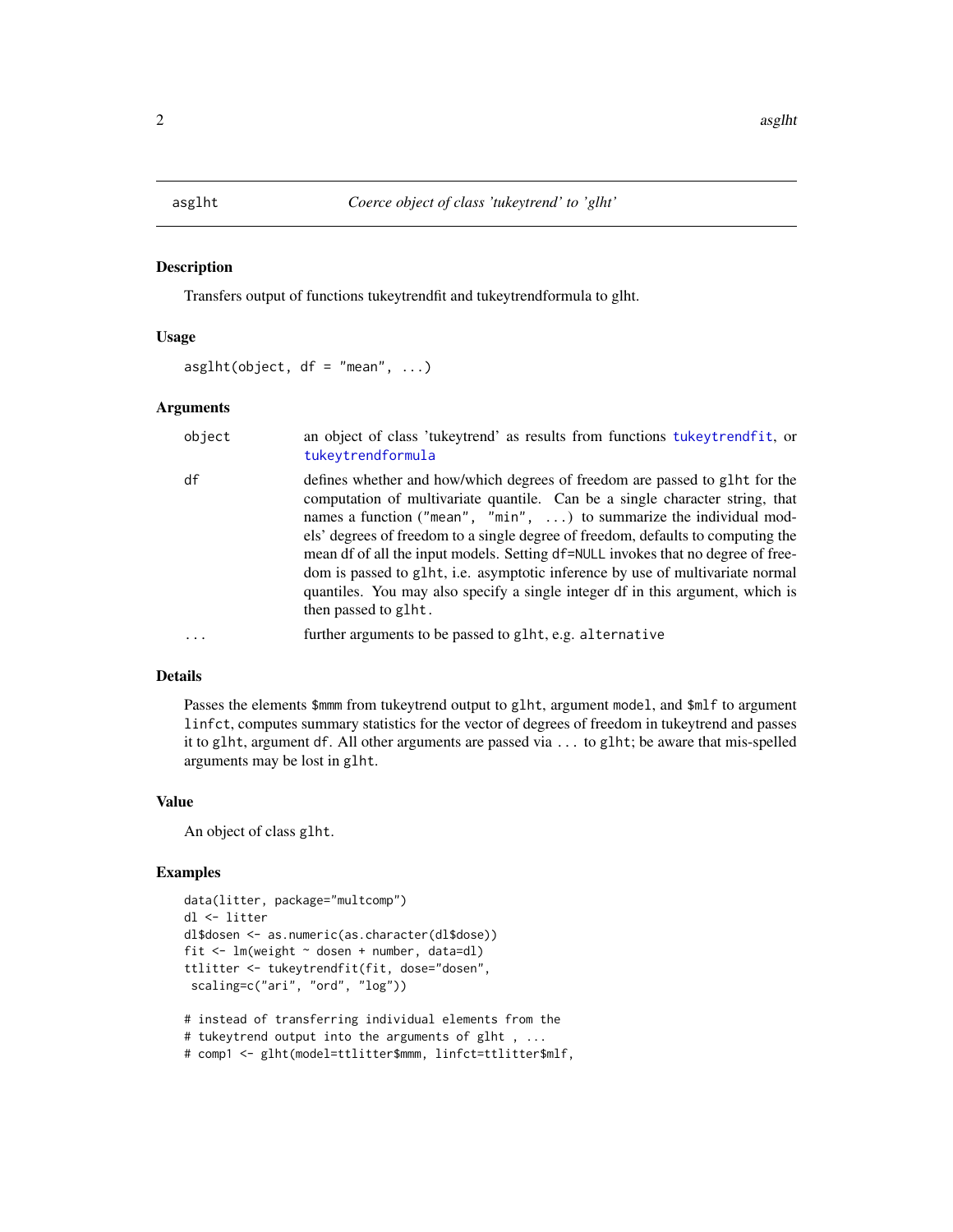#### <span id="page-2-0"></span>combtt 3

```
# df=round(mean(ttlitter$df)), alternative="less")
# summary(comp1)
# ... you can just use:
comp2 <- asglht(ttlitter, alternative="less")
summary(comp2)
```
<span id="page-2-1"></span>combtt *Combine several pobjects of class 'tukeytrend'*

#### Description

Concatenate several objects of class 'tukeytrend', for example to perform inference for multiple marginal models with different endpoints or including different covariates.

#### Usage

combtt(...)

#### Arguments

... names of tukeytrend objects (for multiple endpoinst, or with different covariates), separated by comma

#### Value

Same structure as output of tuketrendfit, see [tukeytrendfit](#page-4-1), [tukeytrendformula](#page-6-1)

#### Examples

# Simulated data for normal and binomial response

```
dat \leq data.frame(y = rnorm(20,0,1),
succ=rbinom(n=20, size=10, prob=0.3),
dose=rep(c(0,1,2,5,10), each=4))
```

```
# linear models with 3 different
# scalings of the dose variable
```

```
fitn <- lm(y~dose, data=dat)
ttn <- tukeytrendfit(fitn, dose="dose",
scaling=c("ari", "ord", "arilog"))
```

```
# generalized linear models with 3
# different scalings of the dose variable
fitb <- glm(cbind(succ, 10-succ)~dose, data=dat, family=binomial)
ttb <- tukeytrendfit(fitb, dose="dose",
```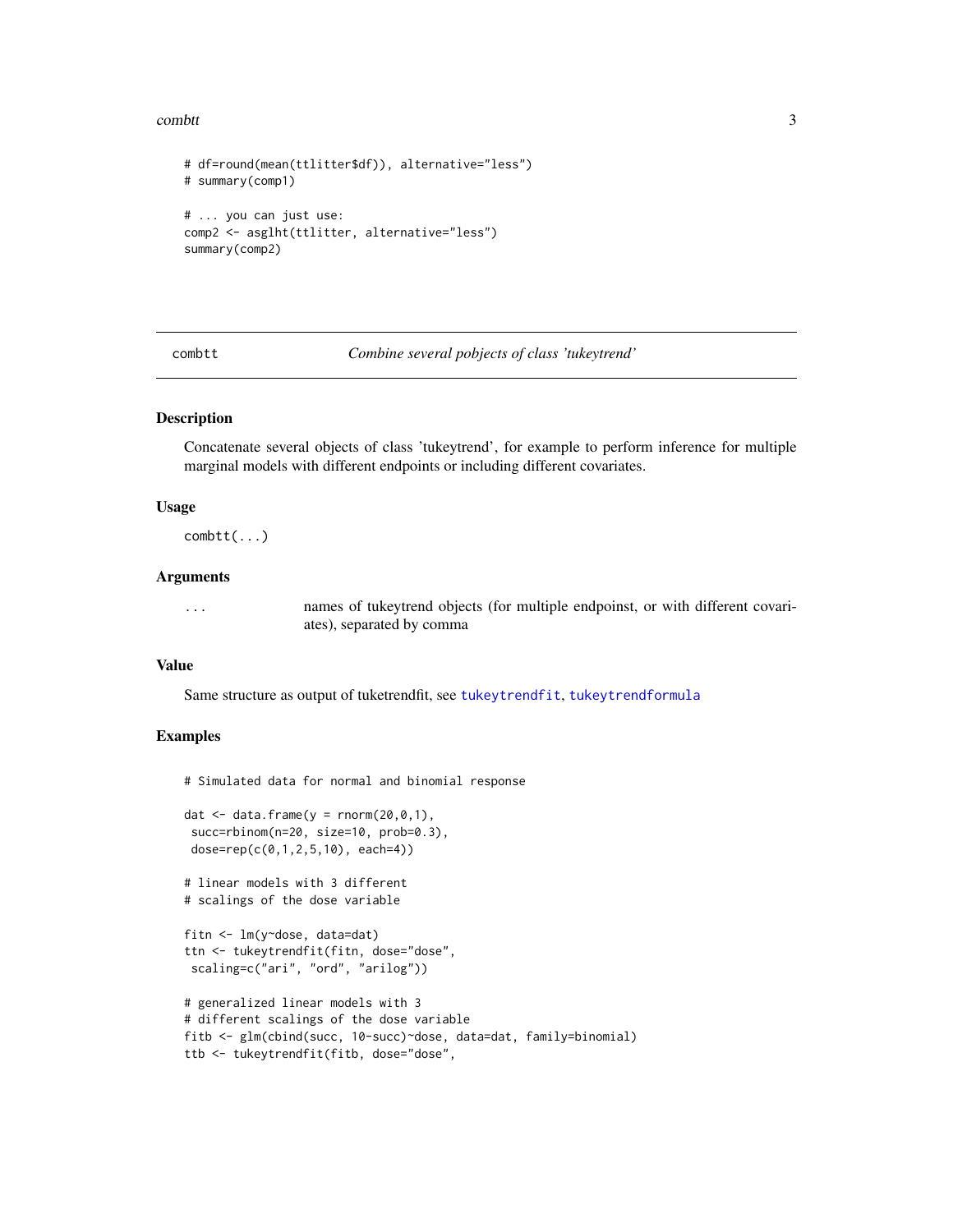```
scaling=c("ari", "ord", "arilog"))
# concatenate the normal and binomial models
ttnb <- combtt(ttn, ttb)
# joint inference for the 6 regression slopes
summary(asglht(ttnb))
```
dosescalett *Rescaling dose variables acc. to Tukey et al. (1985)*

#### Description

Add rescaled dose variables to a data.frame.

#### Usage

dosescalett(data, dose, scaling = c("ari", "ord", "log", "arilog"), sep = "", d0shift = 1)

#### Arguments

| data    | a data.frame                                                                                                                                                                                                                                                                                                                                                                                                                                                                                                                            |
|---------|-----------------------------------------------------------------------------------------------------------------------------------------------------------------------------------------------------------------------------------------------------------------------------------------------------------------------------------------------------------------------------------------------------------------------------------------------------------------------------------------------------------------------------------------|
| dose    | a single charcater string, naming the (numeric) variable in data that is to be<br>rescaled                                                                                                                                                                                                                                                                                                                                                                                                                                              |
| scaling | A vector of character strings, naming the options for rescaling the variable spec-<br>ified in dose: "ari": no rescaling, "ord": ranks of dose levels, "log": log-<br>transformed dose levels, "arilog": log-transformned dose levels, with inter-<br>polated dose score for 0, "high. vs. low": dose coerced to a factor, and only<br>highest and lowest dose level retained, all others set NA, "treat": dose coerced<br>to a factor, all levels retained with the option to apply multiple contrast tests to<br>the treatment levels |
| sep     | an optional separator for the names of the rescaled variables                                                                                                                                                                                                                                                                                                                                                                                                                                                                           |
| d0shift | an optional factor, that is multiplied with the interpolated dose score for dose $= 0$<br>in option scaling="arilog"; ignored in all other options for rescaling                                                                                                                                                                                                                                                                                                                                                                        |

#### Value

A list containing

| data     | the input data frame, with rescaled variables added as column s |
|----------|-----------------------------------------------------------------|
| transnam | a vector of names of the re-scaled variables                    |
| scaling  | the scaling options, as input                                   |

<span id="page-3-0"></span>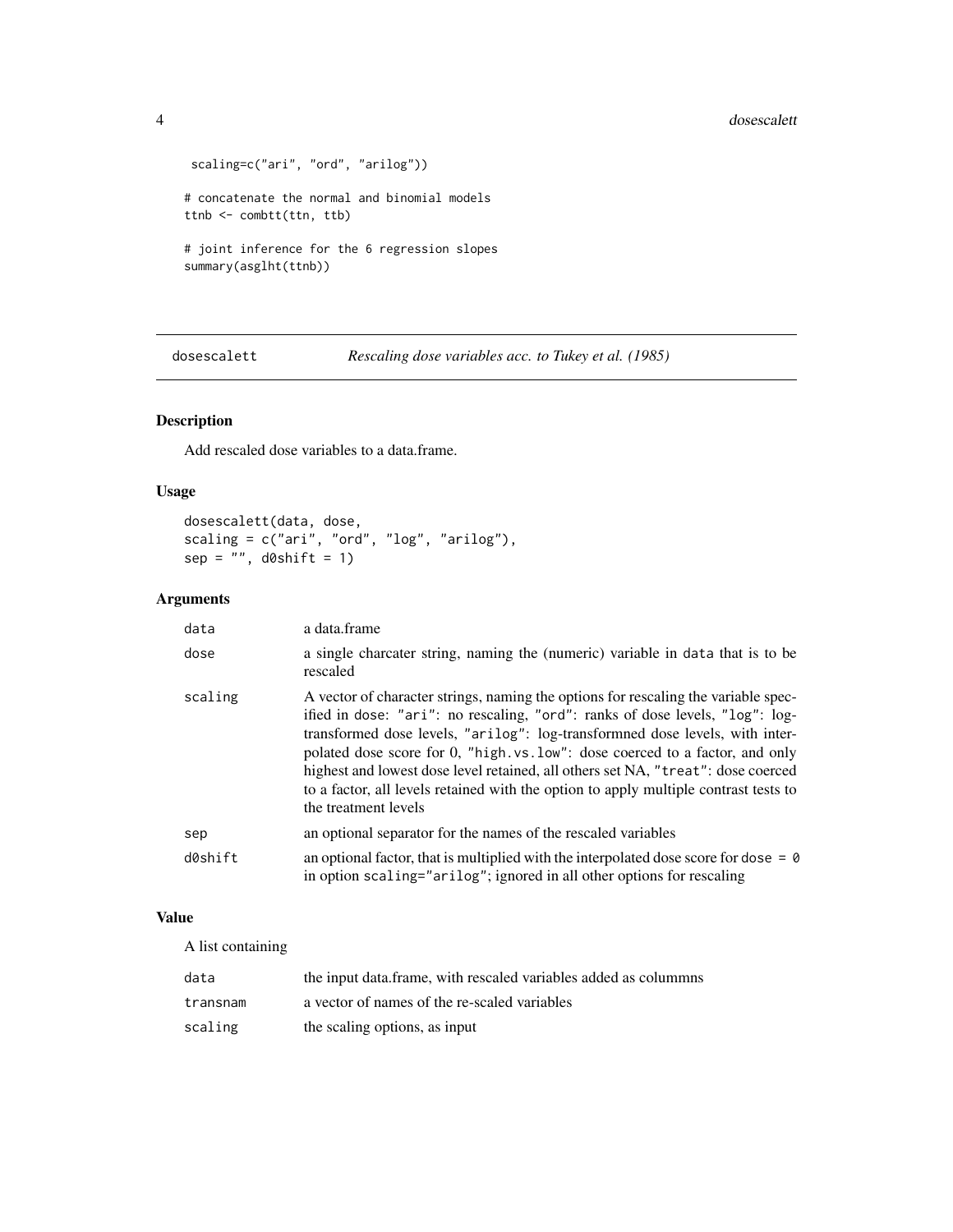<span id="page-4-0"></span>

#### **Description**

Coerce fitted mixed effect models of class lmerMod or lme to an lm-like object using a pseudo data approach (Ritz et al., 2017)

#### Usage

lmer2lm(lmerFit)

#### Arguments

lmerFit a fitted object of class "lmerMod" or "lme", as can be obtained from packages "lme4" and "nlme"

#### Details

The returned object resembles a fitted model of class "lm" such that its asymptotic representation corresponds to that of the originally fitted mixed model, see Ritz et al. (2017) for details.

#### Author(s)

Christian Ritz

#### References

Christian Ritz, Rikke Pilmann Laursen and Camilla Trab Damsgaard (2017): Simultaneous inference for multilevel linear mixed models - with an application to a large-scale school meal study: Appl. Statist. 66, Part 2, pp. 295-311.

<span id="page-4-1"></span>tukeytrendfit *Fit multiple marginal models by updating a given fitted model object with re-scaled dose variable.*

#### Description

Wrapper function to re-fit a given model after different rescalings of a single dose variable. The refitted models are combined into a list that is suitable as input to the multiple marginal model function of package multcomp, mmm.

#### Usage

```
tukeytrendfit(fit, dose,
scaling = c("ari", "ord", "log", "arilog", "highvslow", "treat"),
ctype = NULL, ddf = c("residual", "KR", "PB"), d0shift = 1)
```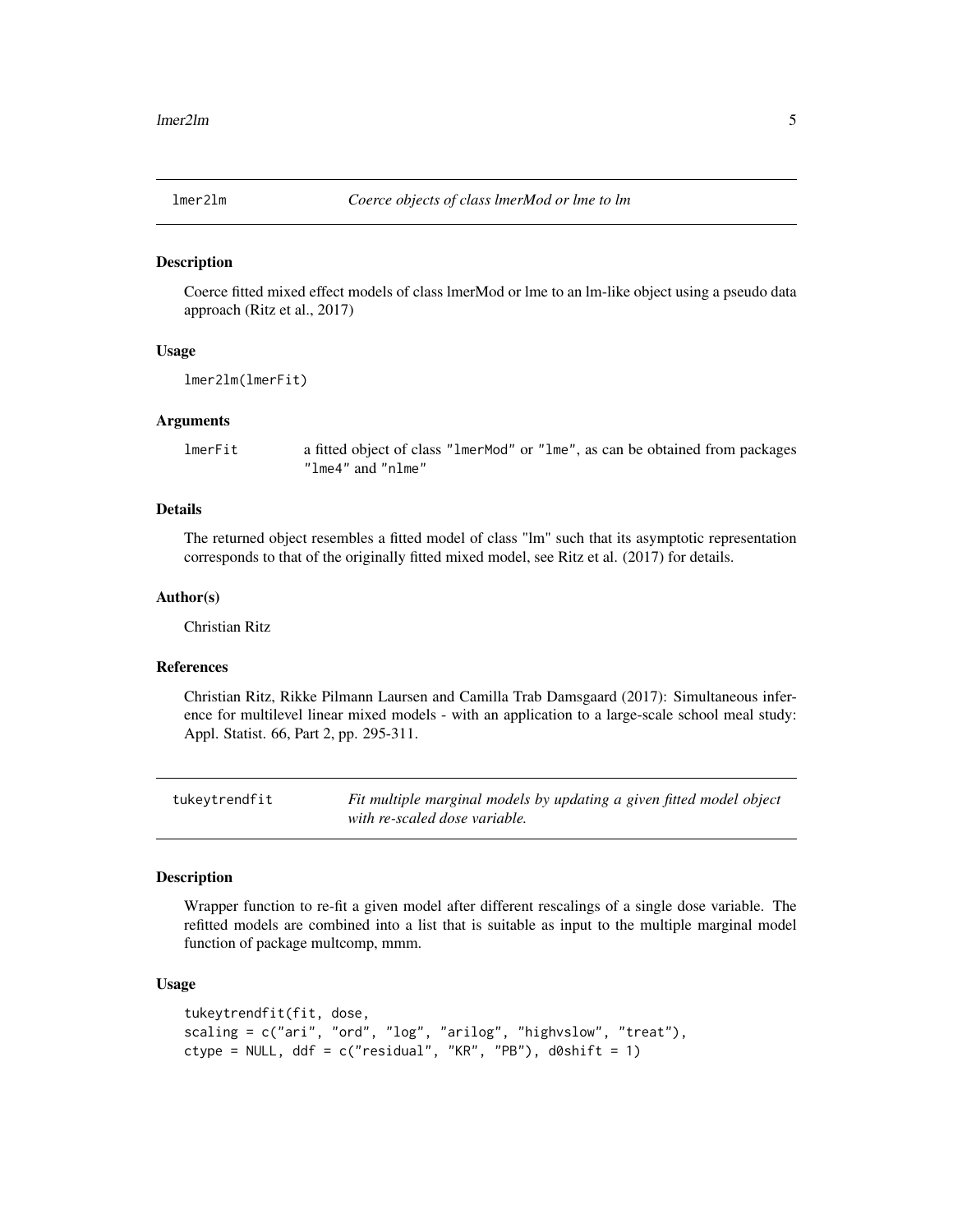#### Arguments

| fit     | A fitted model object, currently, the classes 1m, g1m, 1mer, and n1me are sup-<br>ported. The left hand side of the models formula must contain a single (nu-<br>meric) variable that is treated as a dose variable in Tukeys trend test. It may<br>contain further variables that are not changed when refitting the model.                                                                                                                                                                                                             |
|---------|------------------------------------------------------------------------------------------------------------------------------------------------------------------------------------------------------------------------------------------------------------------------------------------------------------------------------------------------------------------------------------------------------------------------------------------------------------------------------------------------------------------------------------------|
| dose    | A single character string, naming a numeric variable in the models formula. This<br>variable is rescaled acc. to the options in scaling and the model in fit is then<br>refitted with the rescaled dose variable.                                                                                                                                                                                                                                                                                                                        |
| scaling | A vector of character strings, naming the options for rescaling the variable spec-<br>ified in dose: "ari": no rescaling, "ord": ranks of dose levels, "log": log-<br>transformed dose levels, "arilog": log-transformnd dose levels, with interpo-<br>lated dose score for 0, "high. vs. low": dose coerced to a factor, and only high-<br>est and lowest dose level retained, all others set NA, "treat": dose coerced to<br>a factor, all levels retained with the option to apply multiple contrast tests to the<br>treatment levels |
| ctype   | optional character string naming a contrast type for multiple comparisons be-<br>tween dose levels, when scaling="treat". Options are "Dunnett", "William"<br>etc., see ?contrMat in package multcomp. Argument ctype is ignored if scaling<br>does not involve option "treat".                                                                                                                                                                                                                                                          |
| ddf     | single character string, defining the option for the degree of freedom in inference<br>after model fitting. By default, "residual" degrees of freedom will be used<br>for all models. "KR": For models of class "1merMod" (fitted by "1mer" from<br>package "1me4"), Kenward-Roger degrees of freedom can be computed (based<br>on methods from package "pbkrtest"); "PB": For models of class "lme" (fitted<br>by "1me" from package "n1me"), containment degrees of freedom as defined by<br>Pinheiro and Bates can be extracted.      |
| d0shift | an optional factor, that is multiplied with the interpolated dose score for dose = $\theta$<br>in option scaling="arilog"; ignored in all other options for rescaling                                                                                                                                                                                                                                                                                                                                                                    |

#### Value

A list with elements

| mmm | a list of fitted models, after rescaling the dose variable                                                                                                             |
|-----|------------------------------------------------------------------------------------------------------------------------------------------------------------------------|
| mlf | a list of matrices defining a linear functions of model parameters for each model<br>in mmm, defining the parameter of interest for inference in function mlf and glht |
| df  | a vector of degrees of freedom, one for each model in mmm                                                                                                              |

and information of the model typ and call of the initial model

#### Author(s)

Frank Schaarschmidt and Christian Ritz (providing internal functions to interface objects of class "lmerMod" and "lme")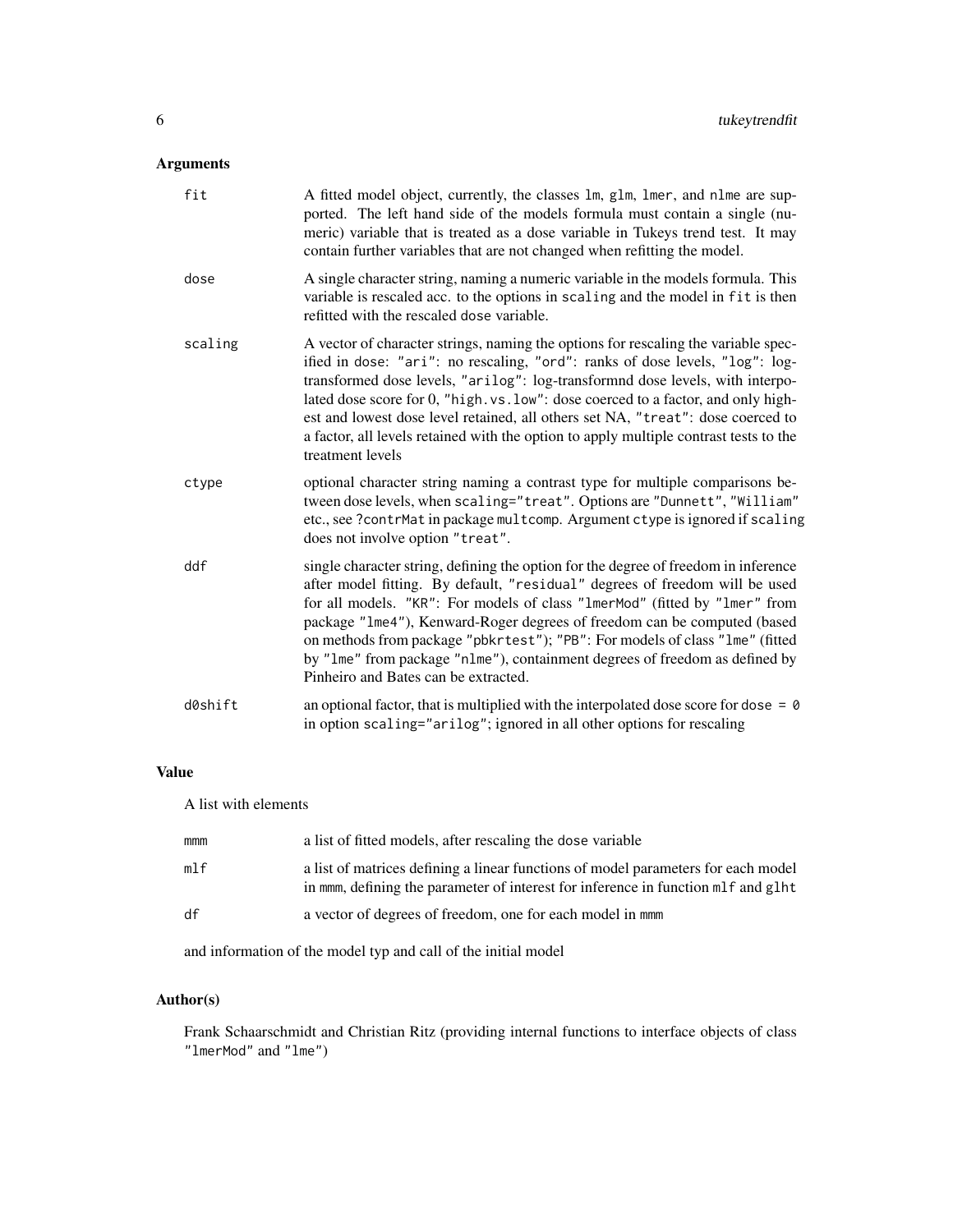#### <span id="page-6-0"></span>References

Tukey JW, Ciminera JL, Heyse JF (1985). Testing the statistical certainty of a response to increasing doses of a drug. Biometrics 41(1), 295-301.

Pipper CB, Ritz C, Bisgaard H (2012). A versatile methode for confirmatory evaluation of the effects of a covariate in multiple models. JRSSC - Applied Statistics 61, 315-326.

#### See Also

Functions glht and mmm in package multcomp; [tukeytrendformula](#page-6-1) for starting with a model formula and data.frame; [combtt](#page-2-1) for concatenating several objects resulting from this function, e.g. for multiple endpoints or with different covariates; [asglht](#page-1-1) for direct conversion to a glht-object

#### Examples

```
data(litter, package="multcomp")
# variable of interest is 'dose', but
# we may want to include 'number' as a covariate
dl <- litter
dl$dosen <- as.numeric(as.character(dl$dose))
fit \leq lm(weight \sim dosen + number, data=dl)
# as it is unclear on which scale of dosage,
# dose-response-shape is met best, we may try different
# re-scalings of the dose variable, including Dunnett- type multiple contrast test
ttlitter <- tukeytrendfit(fit, dose="dosen",
scaling=c("ari", "ord", "log", "treat"), ctype="Dunnett")
summary(asglht(ttlitter))
```
<span id="page-6-1"></span>tukeytrendformula *Fit multiple marginal models with differently re-scaled dose variable.*

#### **Description**

Wrapper function to fit a given model after different rescalings of a single dose variable. The fitted models are combined into a list that is suitable as input to the multiple marginal model function of package multcomp, mmm.

#### Usage

```
tukeytrendformula(formula, data, model = "lm", dose,
scaling = c("ari", "ord", "log", "arilog", "treat", "treatHL"),
ctype = NULL, ddf = c("residual", "KR", "PB"), d0shift = 1, ...)
```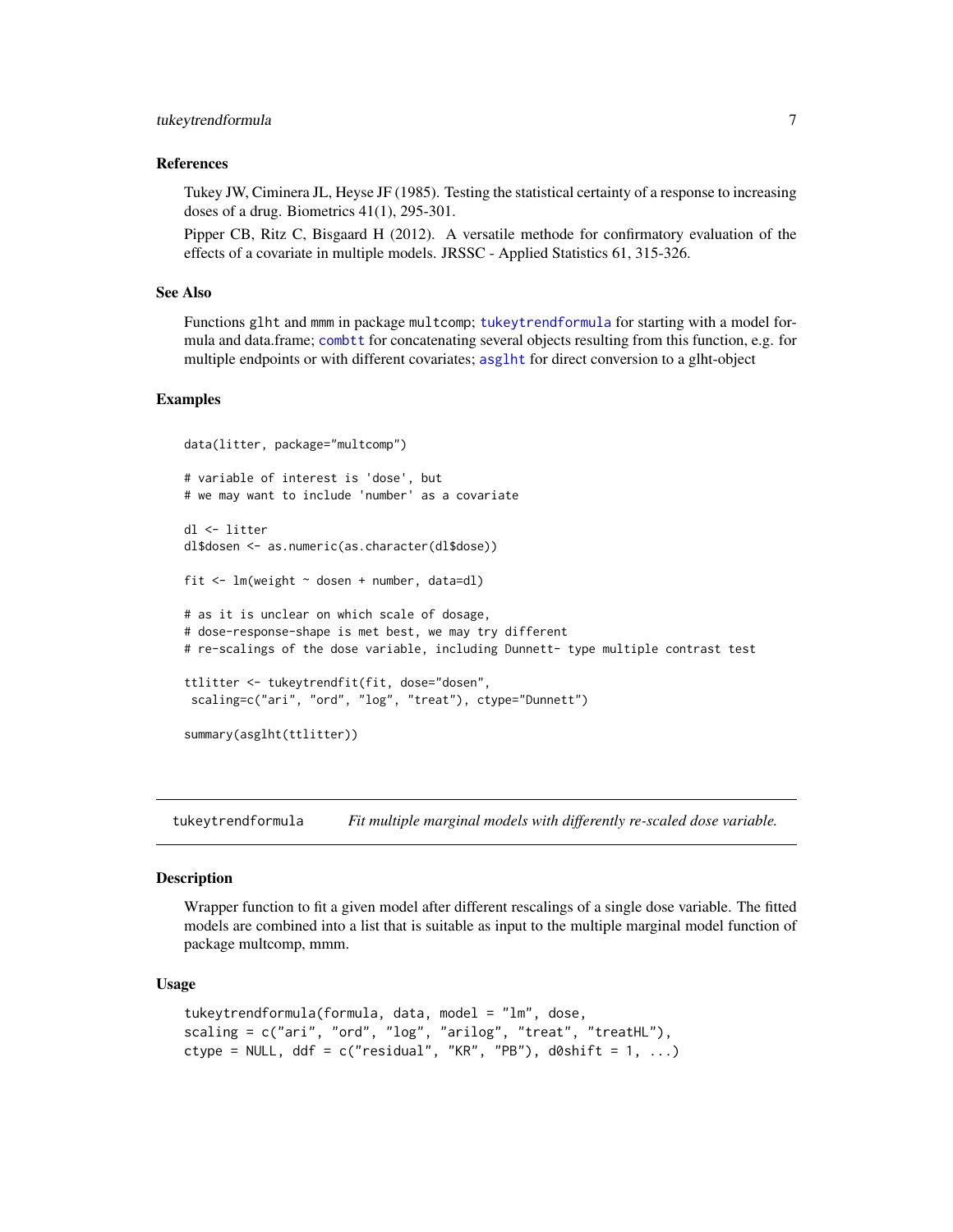#### Arguments

| formula  | formula object suitable for the model function specified in model, the left hand<br>side of the formual should contain at least one (numeric) variable, that is to be<br>re-scaled in the model fits                                                                                                                                                                                                                                                                                                                                  |
|----------|---------------------------------------------------------------------------------------------------------------------------------------------------------------------------------------------------------------------------------------------------------------------------------------------------------------------------------------------------------------------------------------------------------------------------------------------------------------------------------------------------------------------------------------|
| data     | data.frame containing the variables of interest                                                                                                                                                                                                                                                                                                                                                                                                                                                                                       |
| model    | character string, naming the function for model fitting, currently "lm", c"glm",<br>"lmer", "lme" are supported                                                                                                                                                                                                                                                                                                                                                                                                                       |
| dose     | A single character string, naming a numeric variable in the models formula. This<br>variable is rescaled acc. to the options in scaling and the model in fit is then<br>refitted with the rescaled dose variable.                                                                                                                                                                                                                                                                                                                     |
| scaling  | A vector of character strings, naming the options for rescaling the variable spec-<br>ified in dose: "ari": no rescaling, "ord": ranks of dose levels, "log": log-<br>transformed dose levels, "arilog": log-transformned dose levels, with inter-<br>polated dose score for 0, "high.vs.low": dose coerced to a factor, and only<br>highest and lowest dose level retained, all others set NA, "treat": dose coerced<br>to a factor, all levels retained with the option to apply multiple contrast tests to<br>the treatment levels |
| ctype    | optional character string naming a contrast type for multiple comparisons be-<br>tween dose levels, when scaling="treat". Options are "Dunnett", "William"<br>etc., see ?contrMat in package multcomp. Argument ctype is ignored if scaling<br>does not involve option "treat".                                                                                                                                                                                                                                                       |
| ddf      | single character string, defining the option for the degree of freedom in inference<br>after model fitting. By default, "residual" degrees of freedom will be used<br>for all models. "KR": For models of class "1merMod" (fitted by "1mer" from<br>package "1me4"), Kenward-Roger degrees of freedom can be computed (based<br>on methods from package "pbkrtest"); "PB": For models of class "1me" (fitted<br>by "1me" from package "n1me"), containment degrees of freedom as defined by<br>Pinheiro and Bates can be extracted.   |
| d0shift  | an optional factor, that is multiplied with the interpolated dose score for dose = $\theta$<br>in option scaling="arilog"; ignored in all other options for rescaling                                                                                                                                                                                                                                                                                                                                                                 |
| $\cdots$ | arguments passed to the model fitting function named in model                                                                                                                                                                                                                                                                                                                                                                                                                                                                         |

#### Value

A list with elements

| mmm | a list of fitted models, after rescaling the dose variable                                                                                                             |
|-----|------------------------------------------------------------------------------------------------------------------------------------------------------------------------|
| m1f | a list of matrices defining a linear functions of model parameters for each model<br>in mmm, defining the parameter of interest for inference in function mlf and glht |
| df  | a vector of degrees of freedom, one for each model in mmm                                                                                                              |
|     | and information of the model type and call of the initial model                                                                                                        |

Author(s)

Frank Schaarschmidt and Christian Ritz (providing internal functions to interface objects of class "lmerMod" and "lme")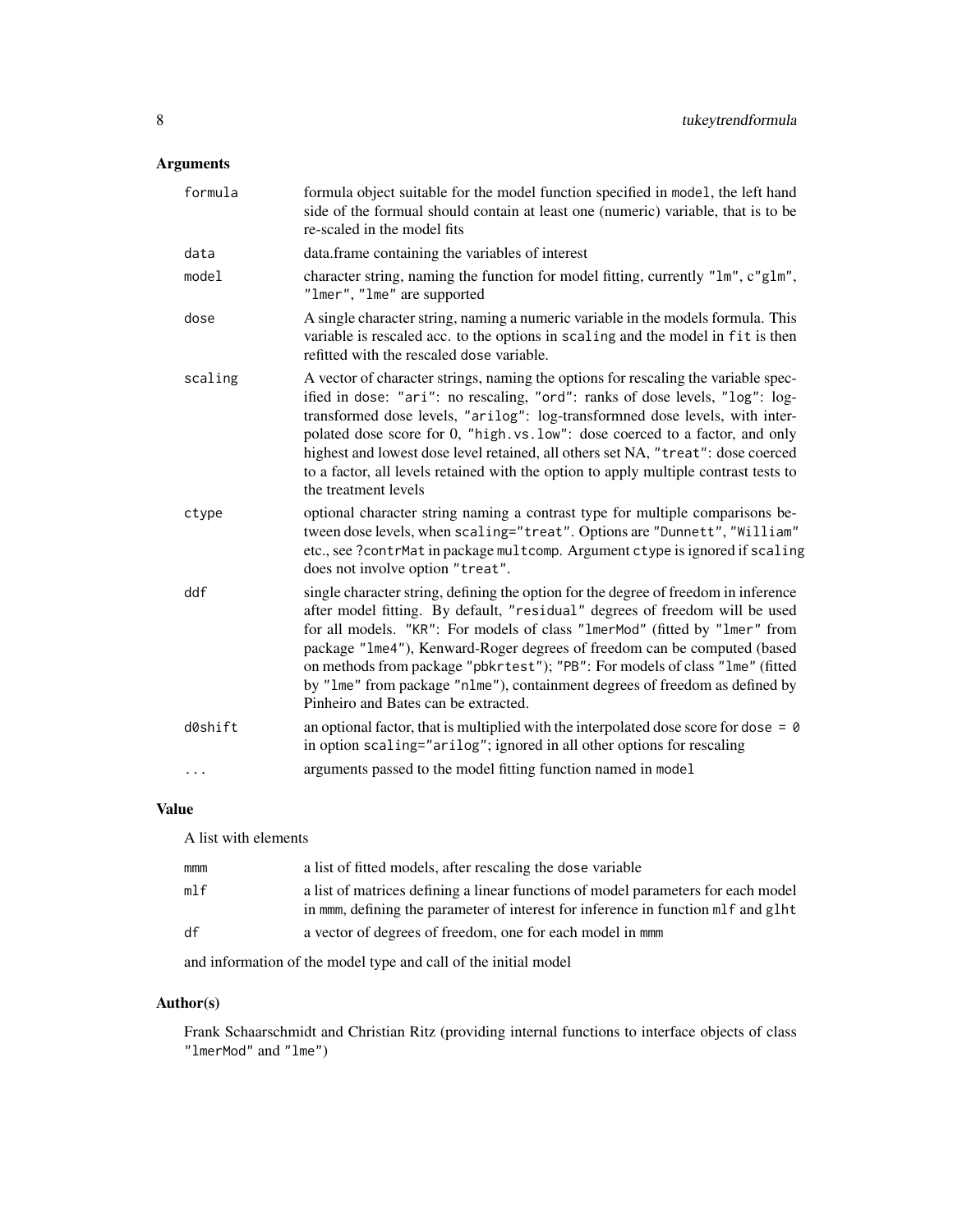#### tukeytrendformula 9

#### References

Tukey JW, Ciminera JL, Heyse JF (1985). Testing the statistical certainty of a response to increasing doses of a drug. Biometrics 41(1), 295-301.

Pipper CB, Ritz C, Bisgaard H (2012). A versatile methode for confirmatory evaluation of the effects of a covariate in multiple models. JRSSC - Applied Statistics 61, 315-326.

#### Examples

data(litter, package="multcomp")

# compare

dl <- litter dl\$dosen <- as.numeric(as.character(dl\$dose))

ttlitter <- tukeytrendformula(weight ~ dosen + number, data=dl, model="lm", dose="dosen", scaling=c("ari", "ord", "log", "treat"), ctype="Dunnett")

summary(asglht(ttlitter))